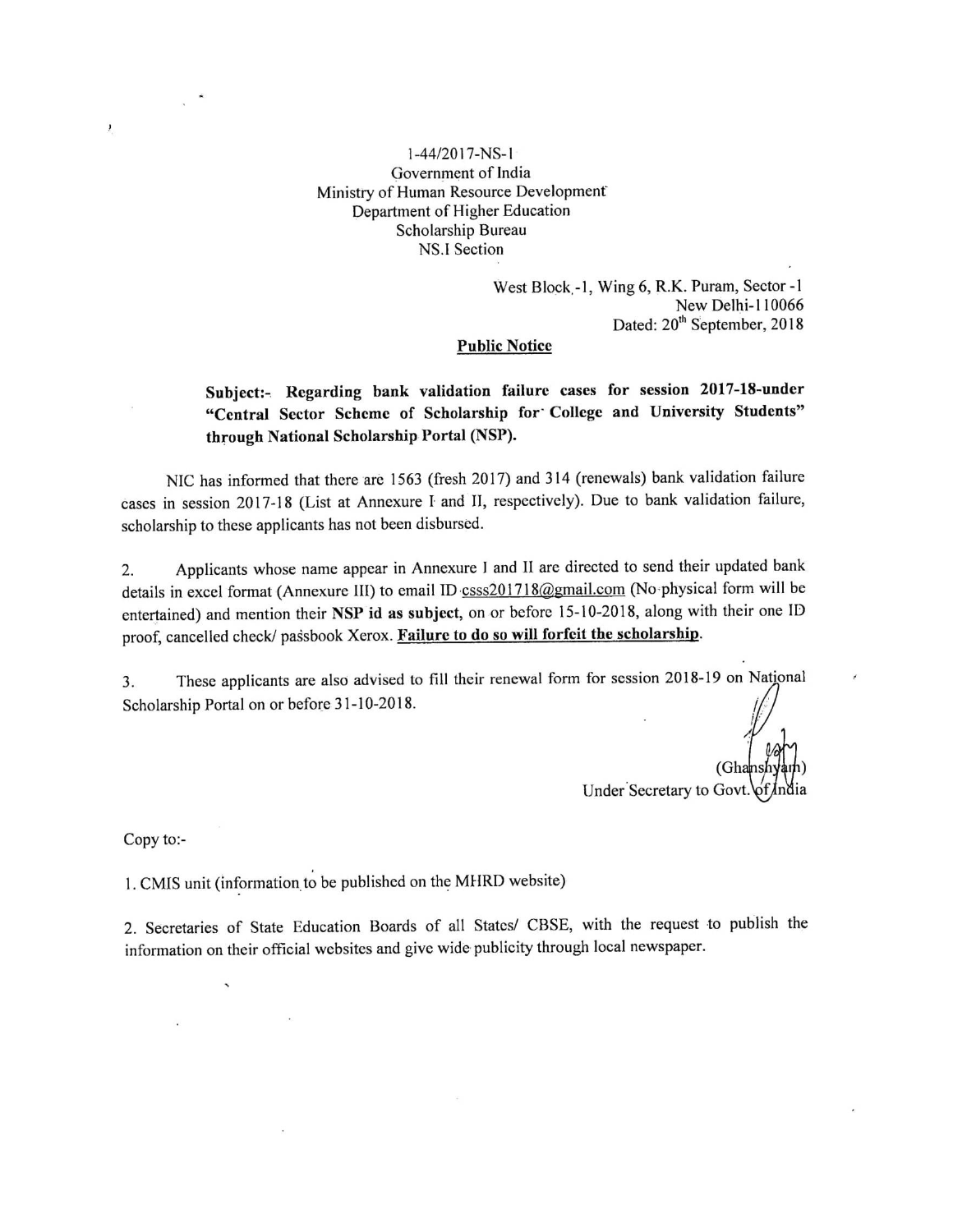## **West Bengal fresh bank validation list**

| Annevure - |  |
|------------|--|
|            |  |

|           | <b>Annexure - I</b>                                         |                       |                                   |  |
|-----------|-------------------------------------------------------------|-----------------------|-----------------------------------|--|
| S.<br>No. | <b>Board Name</b>                                           | <b>Application Id</b> | <b>Applicant Name</b>             |  |
| 1         | WEST BENGAL COUNCIL OF HIGHER SECONDARY EDUCATION, CALCUTTA | WB201718002719706     | SABYASACHI MALLICK                |  |
| 2         | WEST BENGAL COUNCIL OF HIGHER SECONDARY EDUCATION, CALCUTTA | WB201718002560777     | PRATIMA MAHATA                    |  |
| 3         | WEST BENGAL COUNCIL OF HIGHER SECONDARY EDUCATION, CALCUTTA | WB201718005301603     | SNIGDHA SENGUPTA                  |  |
| 4         | WEST BENGAL COUNCIL OF HIGHER SECONDARY EDUCATION, CALCUTTA | WB201718003931448     | RAMITA SAHU                       |  |
| 5         | WEST BENGAL COUNCIL OF HIGHER SECONDARY EDUCATION, CALCUTTA | WB201718004513498     | SUCHISMITA DAS                    |  |
| 6         | WEST BENGAL COUNCIL OF HIGHER SECONDARY EDUCATION, CALCUTTA | WB201718000459124     | NASREEN GHAZALA                   |  |
| 7         | WEST BENGAL COUNCIL OF HIGHER SECONDARY EDUCATION, CALCUTTA | WB201718007704884     | <b>SUMANA SARKAR</b>              |  |
| 8         | WEST BENGAL COUNCIL OF HIGHER SECONDARY EDUCATION, CALCUTTA | WB201718002556733     | <b>BABITA MAHATA</b>              |  |
| 9         | WEST BENGAL COUNCIL OF HIGHER SECONDARY EDUCATION, CALCUTTA | WB201718005365995     | RAJU DAS                          |  |
| 10        | WEST BENGAL COUNCIL OF HIGHER SECONDARY EDUCATION, CALCUTTA | WB201718010949458     | SIDDHARTHA SANKAR<br><b>CHINI</b> |  |
| 11        | WEST BENGAL COUNCIL OF HIGHER SECONDARY EDUCATION, CALCUTTA | WB201718009685836     | SASWATA SUNDAR MAITI              |  |
| 12        | WEST BENGAL COUNCIL OF HIGHER SECONDARY EDUCATION, CALCUTTA | WB201718003590047     | ABU HEDAYET                       |  |
| 13        | WEST BENGAL COUNCIL OF HIGHER SECONDARY EDUCATION, CALCUTTA | WB201718011038616     | RAKHAHARI MAHATO                  |  |
| 14        | WEST BENGAL COUNCIL OF HIGHER SECONDARY EDUCATION, CALCUTTA | WB201718010450330     | <b>MASUD RIJWAN</b>               |  |
| 15        | WEST BENGAL COUNCIL OF HIGHER SECONDARY EDUCATION, CALCUTTA | WB201718000580356     | SRI KRISHNA SARKAR                |  |
| 16        | WEST BENGAL COUNCIL OF HIGHER SECONDARY EDUCATION, CALCUTTA | WB201718010555538     | SOUMEE CHAKRABORTY                |  |
| 17        | WEST BENGAL COUNCIL OF HIGHER SECONDARY EDUCATION, CALCUTTA | WB201718003342764     | <b>MEHJABIN AKTAR</b>             |  |
| 18        | WEST BENGAL COUNCIL OF HIGHER SECONDARY EDUCATION, CALCUTTA | WB201718010102368     | <b>BISWAJIT DAS</b>               |  |
| 19        | WEST BENGAL COUNCIL OF HIGHER SECONDARY EDUCATION, CALCUTTA | WB201718003179346     | SK IBRAHIM                        |  |
| 20        | WEST BENGAL COUNCIL OF HIGHER SECONDARY EDUCATION, CALCUTTA | WB201718002499560     | <b>KALLOL SAHA</b>                |  |
| 21        | WEST BENGAL COUNCIL OF HIGHER SECONDARY EDUCATION, CALCUTTA | WB201718002645153     | KHALIDA KHATUN                    |  |
| 22        | WEST BENGAL COUNCIL OF HIGHER SECONDARY EDUCATION, CALCUTTA | WB201718004576959     | <b>JHUMPA PAL</b>                 |  |
| 23        | WEST BENGAL COUNCIL OF HIGHER SECONDARY EDUCATION, CALCUTTA | WB201718009631148     | <b>ASHIMA BAGDI</b>               |  |
| 24        | WEST BENGAL COUNCIL OF HIGHER SECONDARY EDUCATION, CALCUTTA | WB201718010145129     | PRATIVA CHATTERJEE                |  |
| 25        | WEST BENGAL COUNCIL OF HIGHER SECONDARY EDUCATION, CALCUTTA | WB201718002291841     | <b>NASRIN NAHAR</b>               |  |
| 26        | WEST BENGAL COUNCIL OF HIGHER SECONDARY EDUCATION, CALCUTTA | WB201718010889745     | SOURAV GORAI                      |  |
| 27        | WEST BENGAL COUNCIL OF HIGHER SECONDARY EDUCATION, CALCUTTA | WB201718003489308     | SANTOSH AGARWAL                   |  |
| 28        | WEST BENGAL COUNCIL OF HIGHER SECONDARY EDUCATION, CALCUTTA | WB201718000848626     | <b>SOMA MUKHERJEE</b>             |  |
| 29        | WEST BENGAL COUNCIL OF HIGHER SECONDARY EDUCATION, CALCUTTA | WB201718003653177     | SOMA MAHATA                       |  |
| 30        | WEST BENGAL COUNCIL OF HIGHER SECONDARY EDUCATION, CALCUTTA | WB201718003759072     | RAMITA KARAK                      |  |
| 31        | WEST BENGAL COUNCIL OF HIGHER SECONDARY EDUCATION, CALCUTTA | WB201718010532748     | <b>KULSUM BEGUM</b>               |  |
| 32        | WEST BENGAL COUNCIL OF HIGHER SECONDARY EDUCATION, CALCUTTA | WB201718000877451     | KHAIRUNNESHA KHATUN               |  |
| 33        | WEST BENGAL COUNCIL OF HIGHER SECONDARY EDUCATION, CALCUTTA | WB201718000723060     | RIYA GARAIN                       |  |
| 34        | WEST BENGAL COUNCIL OF HIGHER SECONDARY EDUCATION, CALCUTTA | WB201718007407001     | <b>FORHIN TAJ</b>                 |  |
| 35        | WEST BENGAL COUNCIL OF HIGHER SECONDARY EDUCATION, CALCUTTA | WB201718005242389     | SHRAMANA SARKAR                   |  |
| 36        | WEST BENGAL COUNCIL OF HIGHER SECONDARY EDUCATION, CALCUTTA | WB201718008496686     | SHRABANI BHUNIA                   |  |
| 37        | WEST BENGAL COUNCIL OF HIGHER SECONDARY EDUCATION, CALCUTTA | WB201718010218521     | NAHEDA HABIB                      |  |
| 38        | WEST BENGAL COUNCIL OF HIGHER SECONDARY EDUCATION, CALCUTTA | WB201718006052442     | MOU MOULICK                       |  |
| 39        | WEST BENGAL COUNCIL OF HIGHER SECONDARY EDUCATION, CALCUTTA | WB201718000030972     | MANISHA KUMARI SAH                |  |
| 40        | WEST BENGAL COUNCIL OF HIGHER SECONDARY EDUCATION, CALCUTTA | WB201718004832376     | SK SOYAB AKTAR                    |  |
| 41        | WEST BENGAL COUNCIL OF HIGHER SECONDARY EDUCATION, CALCUTTA | WB201718000132083     | <b>NAYAN PAL</b>                  |  |
| 42        | WEST BENGAL COUNCIL OF HIGHER SECONDARY EDUCATION, CALCUTTA | WB201718006254403     | MD TOHIDUL ALAM                   |  |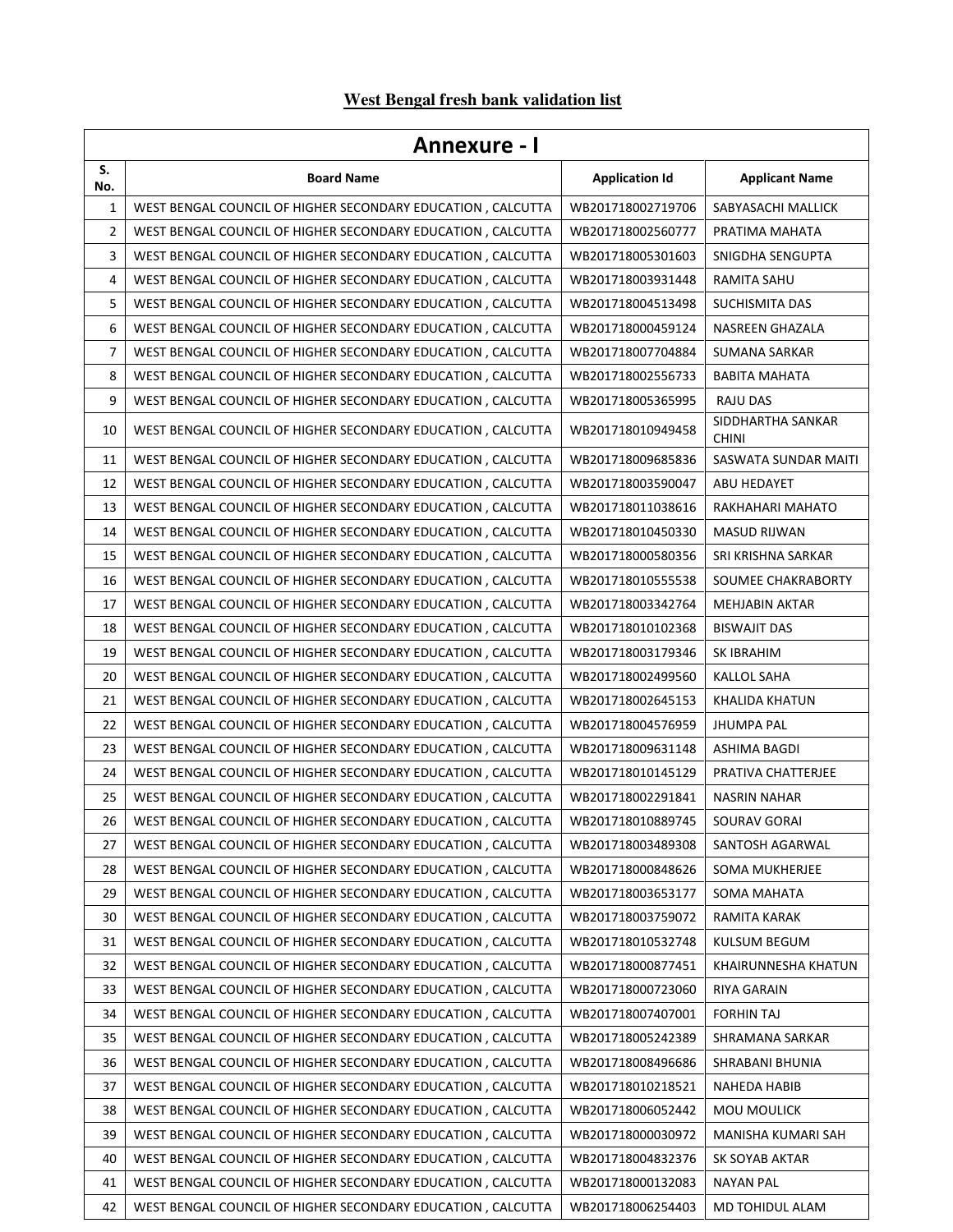| S.<br>No. | <b>Board Name</b>                                                                | <b>Application Id</b> | <b>Applicant Name</b>            |
|-----------|----------------------------------------------------------------------------------|-----------------------|----------------------------------|
| 43        | WEST BENGAL COUNCIL OF HIGHER SECONDARY EDUCATION, CALCUTTA                      | WB201718004227204     | MD ASHRAF KHAN                   |
| 44        | WEST BENGAL COUNCIL OF HIGHER SECONDARY EDUCATION, CALCUTTA                      | WB201718003679973     | <b>AKSHAY SINGH</b>              |
| 45        | WEST BENGAL COUNCIL OF HIGHER SECONDARY EDUCATION, CALCUTTA                      | WB201718006894087     | <b>BANIBRATA MAITI</b>           |
| 46        | WEST BENGAL COUNCIL OF HIGHER SECONDARY EDUCATION, CALCUTTA                      | WB201718010406405     | <b>ARUP MONDAL</b>               |
| 47        | WEST BENGAL COUNCIL OF HIGHER SECONDARY EDUCATION, CALCUTTA                      | WB201718005812826     | MD RAIHAN UDDIN<br><b>MOLLAH</b> |
| 48        | WEST BENGAL COUNCIL OF HIGHER SECONDARY EDUCATION, CALCUTTA                      | WB201718009735639     | <b>DEBJIT MAITY</b>              |
| 49        | WEST BENGAL COUNCIL OF HIGHER SECONDARY EDUCATION, CALCUTTA                      | WB201718007685029     | ABIR LAL GARU                    |
| 50        | WEST BENGAL COUNCIL OF HIGHER SECONDARY EDUCATION, CALCUTTA<br>WB201718000149958 |                       | SUDIP KUMAR CHAND                |
| 51        | WEST BENGAL COUNCIL OF HIGHER SECONDARY EDUCATION, CALCUTTA<br>WB201718007671757 |                       | <b>MD ARIF ALI</b>               |
| 52        | WEST BENGAL COUNCIL OF HIGHER SECONDARY EDUCATION, CALCUTTA                      | WB201718011036407     | <b>TANMOY KR SARKAR</b>          |
| 53        | WEST BENGAL COUNCIL OF HIGHER SECONDARY EDUCATION, CALCUTTA                      | WB201718001115396     | <b>ABHIJIT MANDAL</b>            |
| 54        | WEST BENGAL COUNCIL OF HIGHER SECONDARY EDUCATION, CALCUTTA                      | WB201718004255380     | PALLAB RANJAN DAS                |
| 55        | WEST BENGAL COUNCIL OF HIGHER SECONDARY EDUCATION, CALCUTTA                      | WB201718001976105     | <b>SUBHRA MONDAL</b>             |
| 56        | WEST BENGAL COUNCIL OF HIGHER SECONDARY EDUCATION, CALCUTTA                      | WB201718003160727     | <b>MANISHA PAL</b>               |
| 57        | WEST BENGAL COUNCIL OF HIGHER SECONDARY EDUCATION, CALCUTTA                      | WB201718001877848     | <b>NUREF SAHANA</b>              |
| 58        | WEST BENGAL COUNCIL OF HIGHER SECONDARY EDUCATION, CALCUTTA                      | WB201718003645066     | <b>RASIDA PARVIN</b>             |
| 59        | WEST BENGAL COUNCIL OF HIGHER SECONDARY EDUCATION, CALCUTTA                      | WB201718002547691     | TRISHA SAMANTA                   |
| 60        | WEST BENGAL COUNCIL OF HIGHER SECONDARY EDUCATION, CALCUTTA                      | WB201718004964976     | ABBAS ALI SARKAR                 |
| 61        | WEST BENGAL COUNCIL OF HIGHER SECONDARY EDUCATION, CALCUTTA                      | WB201718002440541     | <b>MD IBRAHIM</b>                |
| 62        | WEST BENGAL COUNCIL OF HIGHER SECONDARY EDUCATION, CALCUTTA                      | WB201718008151269     | PABITRA MURMU                    |
| 63        | WEST BENGAL COUNCIL OF HIGHER SECONDARY EDUCATION, CALCUTTA                      | WB201718009690893     | ANANYA SANYAL                    |
| 64        | WEST BENGAL COUNCIL OF HIGHER SECONDARY EDUCATION, CALCUTTA                      | WB201718010316107     | ANYESHA DAS                      |
| 65        | WEST BENGAL COUNCIL OF HIGHER SECONDARY EDUCATION, CALCUTTA                      | WB201718005104733     | <b>NIRMIN FOWGIYA</b>            |
| 66        | WEST BENGAL COUNCIL OF HIGHER SECONDARY EDUCATION, CALCUTTA                      | WB201718009957086     | <b>ANTARA SAHA</b>               |
| 67        | WEST BENGAL COUNCIL OF HIGHER SECONDARY EDUCATION, CALCUTTA                      | WB201718003237011     | PAYEL MANDAL                     |
| 68        | WEST BENGAL COUNCIL OF HIGHER SECONDARY EDUCATION, CALCUTTA                      | WB201718009278534     | PRASHANTA KUMAR<br>PAUL          |
| 69        | WEST BENGAL COUNCIL OF HIGHER SECONDARY EDUCATION, CALCUTTA                      | WB201718010668797     | <b>SUBIR MANDAL</b>              |
| 70        | WEST BENGAL COUNCIL OF HIGHER SECONDARY EDUCATION, CALCUTTA                      | WB201718003593560     | SHAMIM AHMED                     |
| 71        | WEST BENGAL COUNCIL OF HIGHER SECONDARY EDUCATION, CALCUTTA                      | WB201718001687152     | <b>BISHNU PADA RANA</b>          |
| 72        | WEST BENGAL COUNCIL OF HIGHER SECONDARY EDUCATION, CALCUTTA                      | WB201718005380375     | <b>APURBA DAS</b>                |
| 73        | WEST BENGAL COUNCIL OF HIGHER SECONDARY EDUCATION, CALCUTTA                      | WB201718003580135     | SANGITA GHOSH                    |

# Annexure II

| S.<br>No       | <b>Board Name</b>                                           | <b>Application Id</b> | <b>Applicant Name</b> |
|----------------|-------------------------------------------------------------|-----------------------|-----------------------|
|                | WEST BENGAL COUNCIL OF HIGHER SECONDARY EDUCATION, CALCUTTA | WB201617002934694     | <b>MASUM KIBRIA</b>   |
| $\overline{2}$ | WEST BENGAL COUNCIL OF HIGHER SECONDARY EDUCATION, CALCUTTA | WB201617004516972     | PALLABI FOUZDAR       |
| 3              | WEST BENGAL COUNCIL OF HIGHER SECONDARY EDUCATION, CALCUTTA | WB201617011118388     | RAJORSHI DAS          |
| 4              | WEST BENGAL COUNCIL OF HIGHER SECONDARY EDUCATION, CALCUTTA | WB201617012421363     | RANJIT DAS            |
| 5              | WEST BENGAL COUNCIL OF HIGHER SECONDARY EDUCATION, CALCUTTA | WB201617011202275     | RIMPITA SAHA          |
| 6              | WEST BENGAL COUNCIL OF HIGHER SECONDARY EDUCATION, CALCUTTA | WB201617002527541     | <b>SUSMITA HAIT</b>   |
|                | WEST BENGAL COUNCIL OF HIGHER SECONDARY EDUCATION, CALCUTTA | WB201617005197714     | Tiyasha Mondal        |